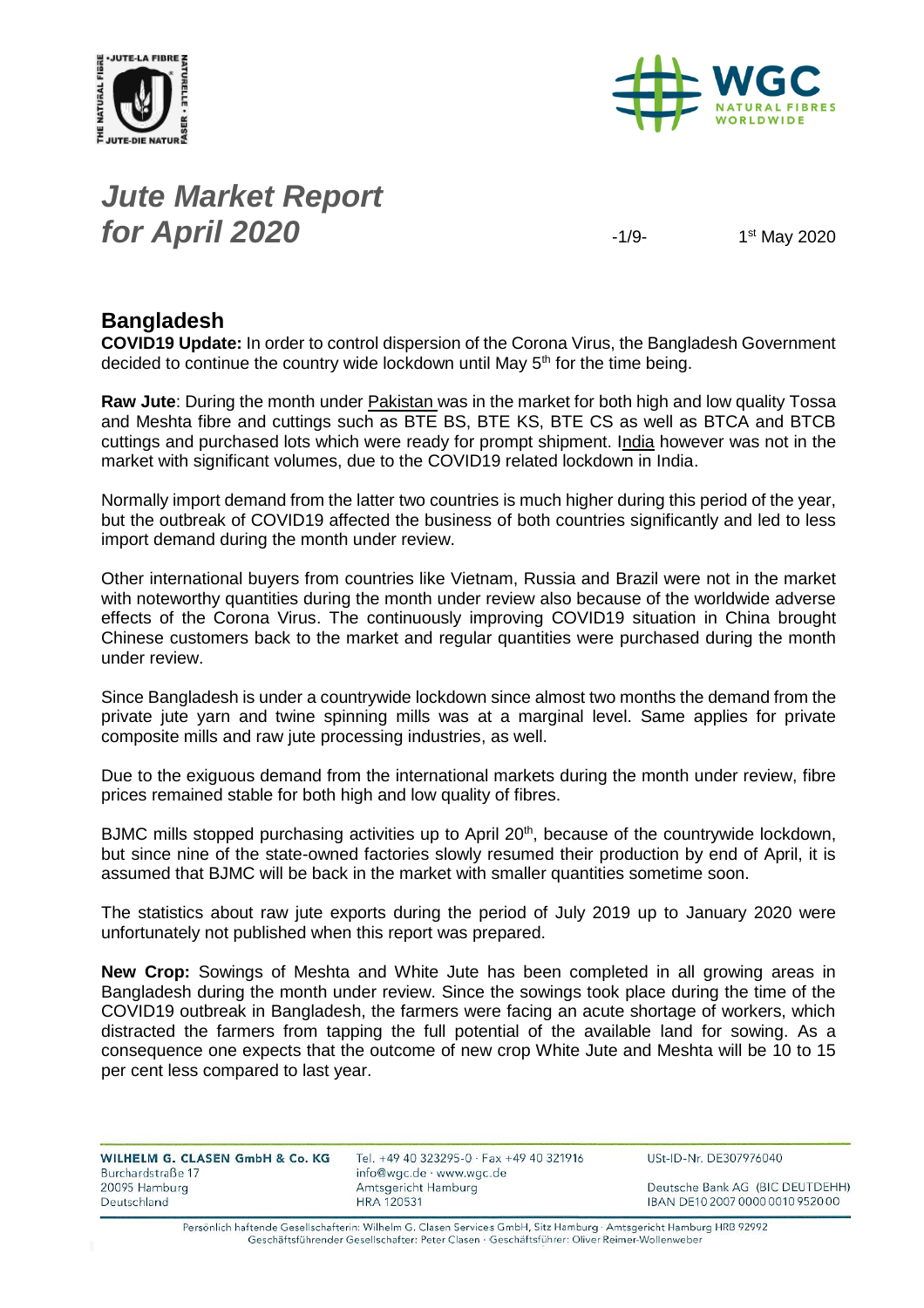



# *Jute Market Report for April 2020*  $\frac{2}{9}$

1<sup>st</sup> May 2020

Sowings for Tossa Jute started from the second week of April onwards but same as for Meshta and White Jute, farmers were lacking of sufficient workforce to execute the sowings. In addition to that, the lockdown in India and Bangladesh hampered the jute seed imports from India significantly. At the moment it is expected that the shortage of seeds will lead to a crop shortfall of some 20 per cent. Certainly it is too early to make a final statement about the outcome of new crop.

During the beginning until mid of the month under review Bangladesh enjoyed moderate rainfalls mixed with good sunshine, i.e. ideal conditions for Jute and Meshta sowings. During the second half of the previous month heavy rainfall was reported all over Bangladesh. It might happen that low land areas will be flooded in case the heavy rainfall continuous.

**Jute Yarn and Twine**: During the month under review export demand for both high and low quality jute yarn and twine from the major importing countries like Turkey, The Middle East and Iran was slow due to worldwide spreading of the COVID19 virus. Same applies for the demand from other regular buyers of Jute Yarns and Twines from countries like Vietnam, Russia, African countries and Europe. China however was back in the market with a regular demand.

A minimal demand from local market for both Hessian and Sacking Quality was observed during the month under review. Same as in March the export prices remained stable for both low and high quality jute yarns and twines during the month under review, because of the restrained position observed by the major importing countries.

As mentioned above, due to the outbreak of COVID19 in Bangladesh, most of the jute mills were forced to stop their production at least from March 26<sup>th</sup> until May 5<sup>th</sup>. Because of the uncertainty about when the mills are able to resume production, most of the jute mills are unwilling to offer at the moment. The major share of the private jute spinning and composite mills are facing a huge backlog of production, which will automatically lead to delayed shipments of certain order.

**Jute Goods**: During the month under review export demand from countries like Africa, China and Vietnam was on a regular level. Europe -, Australia - and US - based customers were barely in the market during the month under review. Same applies for purchases of unstitched Binola and Btwill bags.

During the month under review export demand for Carpet Backing Cloth from importing countries in Europe, UK, Japan, Australia and New Zealand was rather sluggish.

Export price development Jute Goods:

| Hessians:     | unchanged |
|---------------|-----------|
| Sackings JBA: | unchanged |
| CBC:          | unchanged |

| WILHELM G. CLASEN GmbH & Co. KG<br>Burchardstraße 17 | Tel. +49 40 323295-0 · Fax +49 40 321916<br>info@wgc.de · www.wgc.de | USt-ID-Nr. DE307976040           |
|------------------------------------------------------|----------------------------------------------------------------------|----------------------------------|
| 20095 Hamburg                                        | Amtsgericht Hamburg                                                  | Deutsche Bank AG (BIC DEUTDEHH)  |
| Deutschland                                          | <b>HRA 120531</b>                                                    | IBAN DE10 2007 0000 0010 9520 00 |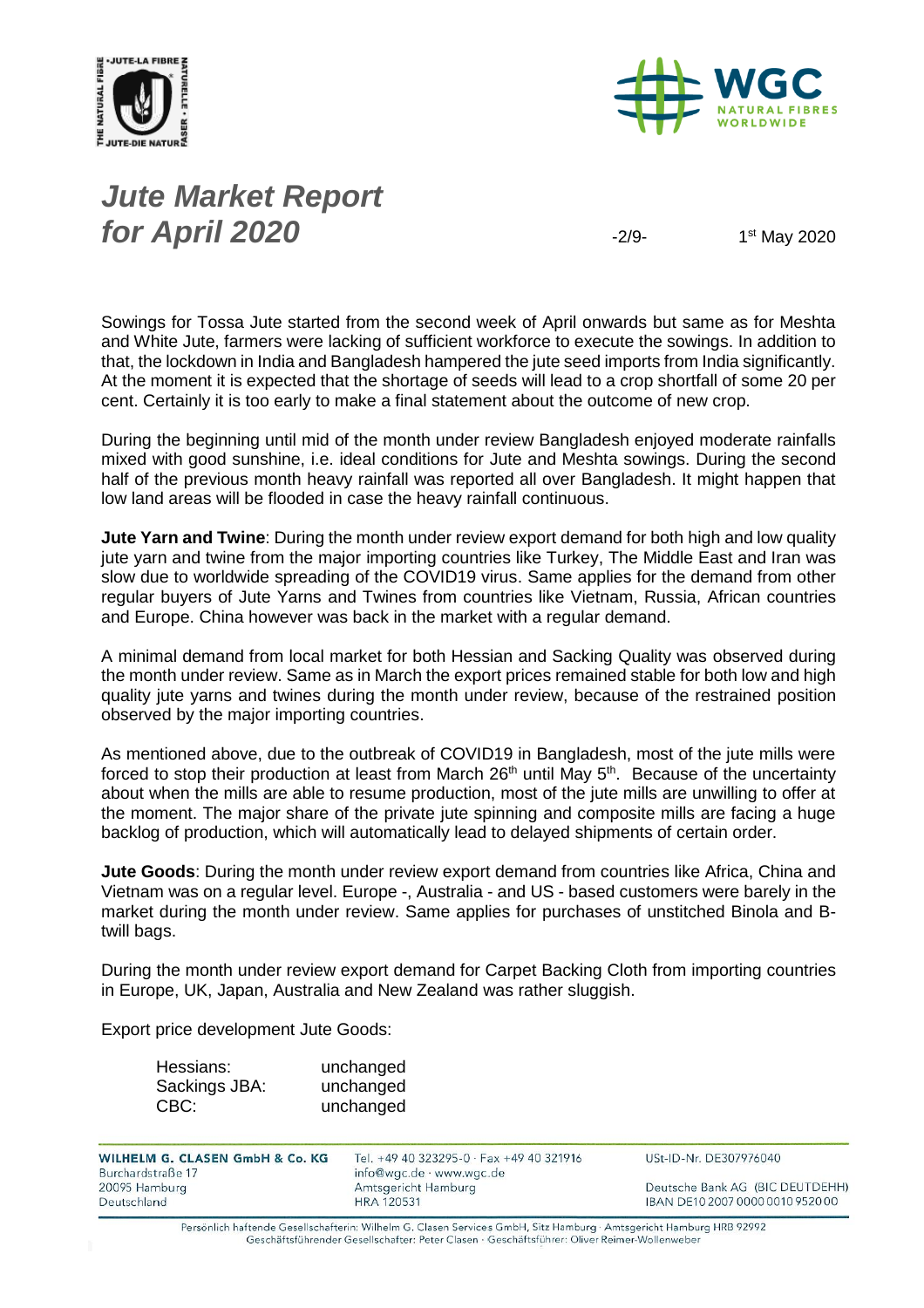



# *Jute Market Report for April 2020*  $\frac{3}{9}$

1<sup>st</sup> May 2020

**Latest news:** Seed shortage to affect jute production this year and in order to compensate the loss, the government wants jute growers to produce food so the country can cope with an upcoming period of uncertainty. Jute cultivation may decline by 20 percent this year due to a shortage of seeds. The Covid-19 pandemic and its resulting lockdown are the main reason for the expected shortage. March-April is the season for sowing jute seeds, but a lockdown in India and Bangladesh to prevent the spread of the coronavirus has hampered the import of seeds.

Though the activities at Benapole land port in Bangladesh are still on, the problem is with the service receivers and the Indian end. "From customs' point of view, I can say we are open and ready to provide service to clients. But service receivers are not coming to take their goods amid the shutdown," said Dr Md Niamul Islam, additional commissioner of Benapole customs.

According to a report by an Indian newspaper, authorities are not allowing truck drivers and helpers to cross the border as they cannot quarantine themselves when they return. Around 50 trucks carrying nearly 1,000 mtons of jute seeds have been waiting at Petrapol in the Indian Territory since the lockdown began on March 24 in India.

Bangladesh needs nearly 6,000 mtons of jute seeds annually. Of the amount, nearly 90 percent comes from India. The Bangladesh Agricultural Development Corporation (BADC) provides only about 1,000 mtons."We have no seeds now. Whatever we had has already been given to farmers," said Md Alamgir Mia, general manager (jute seeds) of the BADC.

Plan to compensate the loss Alamgir said the world is going through a very critical and abnormal time. Activities are stalled and new plans have to come in to compensate the losses. He said the government wants jute growers to cultivate paddy rice, given the importance of food grains amid the ongoing uncertainty. "We want farmers to use every inch of land to produce food," he said.

9 state-owned BJMC jute mills resume partial operation**.** The workers will have to maintain social distancing while working to avoid the risk of coronavirus. The operations of nine state-owned jute mills in Khulna and Jashore regions started partially on Sunday morning after one month following the coronavirus outbreak. The workers will have to maintain social distancing while working to avoid the risk of coronavirus.

According to Bangladesh Jute Mills Corporation (BJMC), there are roughly 10,000 permanent workers at the nine jute mills. The mills were closed on March 26 following the outbreak of novel coronavirus in the country. The authorities took the decision after a discussion with heads of the jute mills on April 23. They considered the overall condition of coronavirus crisis and decided to run the factories with workers at the mill colony on April 25.

Murad Hossain, joint convener of state-owned Jute CBA-Non-CBA Sangram Parishad and former CBA president of Crescent Jute Mills Ltd., said the mills were closed due to coronavirus outbreak.

| WILHELM G. CLASEN GmbH & Co. KG    | Tel. +49 40 323295-0 · Fax +49 40 321916        | USt-ID-Nr. DE307976040           |
|------------------------------------|-------------------------------------------------|----------------------------------|
| Burchardstraße 17<br>20095 Hamburg | info@wgc.de · www.wgc.de<br>Amtsgericht Hamburg | Deutsche Bank AG (BIC DEUTDEHH)  |
| Deutschland                        | <b>HRA 120531</b>                               | IBAN DE10 2007 0000 0010 9520 00 |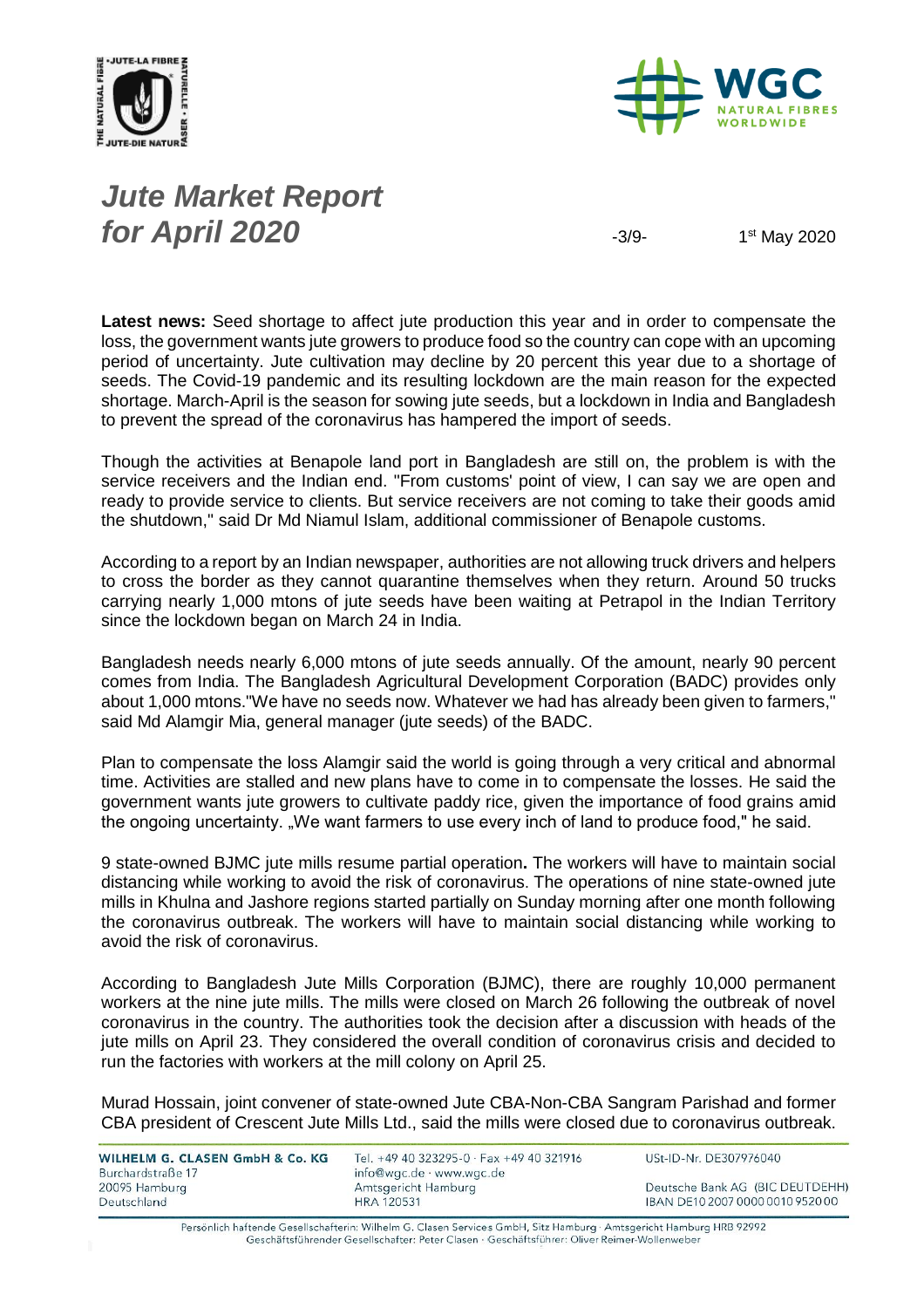



# *Jute Market Report for April 2020*  $-4/9-$

1<sup>st</sup> May 2020

BJMC reopened the mills partially to cover losses. The workers got assurance that they will get two months' salary within April 30, he added. Md Golam Rabbani, project director of Platinum Jute Mills, said the mills will open at 5am and continue until 2pm. Workers will get an hour's break. If the workers who are staying outside the mills colony are unable to attend work due to lockdown, it will be considered as a normal holiday.

The operations of the mills will continue this way till May 5. The next decision will be taken as per the government direction, he added. Bangladesh Jute Mills Corporation (BJMC) Khulna Region Coordinator Md Bonoj Uddin Mia said they decided to run the mills partially following the scarcity of jute packets and sacks in the country. They will produce the jute goods as per the demands of foods and agriculture departments but not to export.

The local workers can only join mills maintaining social distancing as per the health rules to avoid the risk of coronavirus infection.

#### **India**

**COVID19 Update:** The country wide lockdown in India will be relaxed from 4<sup>th</sup> May. In some parts of the country the lockdown is likely to be extended further. Air services are likely to resume but no train or intercity bus transportation will be allowed in near future. The Indian Government has allowed to resume production in factories located in Green Zone (no new COVID19 case being reported during last 28 days) and in Orange Zone (no case being reported during last 14 days). But the Indian Government decided to allow only 10 per cent of the regular work force, subject to maximum number of 500 persons in total amount of shifts.

The Jute mills being located in Green and Orange zones are now investigating on how many workers are able to return to the factories to resume production, since a lot of the workers left for their home districts during quarantine. It will take the mills some time to set up a new production plan, adjusted to the number of workers available.

**Raw Jute**: JBA quotations were not available due to the country wide lockdown in India during the month under review.

**New Crop:** Sowings for raw jute started during the month under review and since weather conditions were favorable with moderate to heavy rainfalls, cloudy weather and bright sunshine a good progress of sowings is reported. The migration of workers from cities to their home districts is expected to be an advantage when it comes to jute sowings, as most of the workers prefer to work on the fields rather than returning to the cities where the risk of COVID19 infection appears to be higher. At the moment it is assumed that the carry-over stocks of old crop jute will be much higher than expected during the beginning of the year. The country wide lockdown and the significantly less demand during the last two months are the reason that it is expected that the carry-over stock will sum up to around 1 Mio bales.

| <b>WILHELM G. CLASEN GmbH &amp; Co. KG</b> |  |  |
|--------------------------------------------|--|--|
| Burchardstraße 17                          |  |  |
| 20095 Hamburg                              |  |  |
| Deutschland                                |  |  |

Tel. +49 40 323295-0 · Fax +49 40 321916 info@wgc.de · www.wgc.de Amtsgericht Hamburg **HRA 120531** 

USt-ID-Nr. DE307976040

Deutsche Bank AG (BIC DEUTDEHH) IBAN DE10 2007 0000 0010 9520 00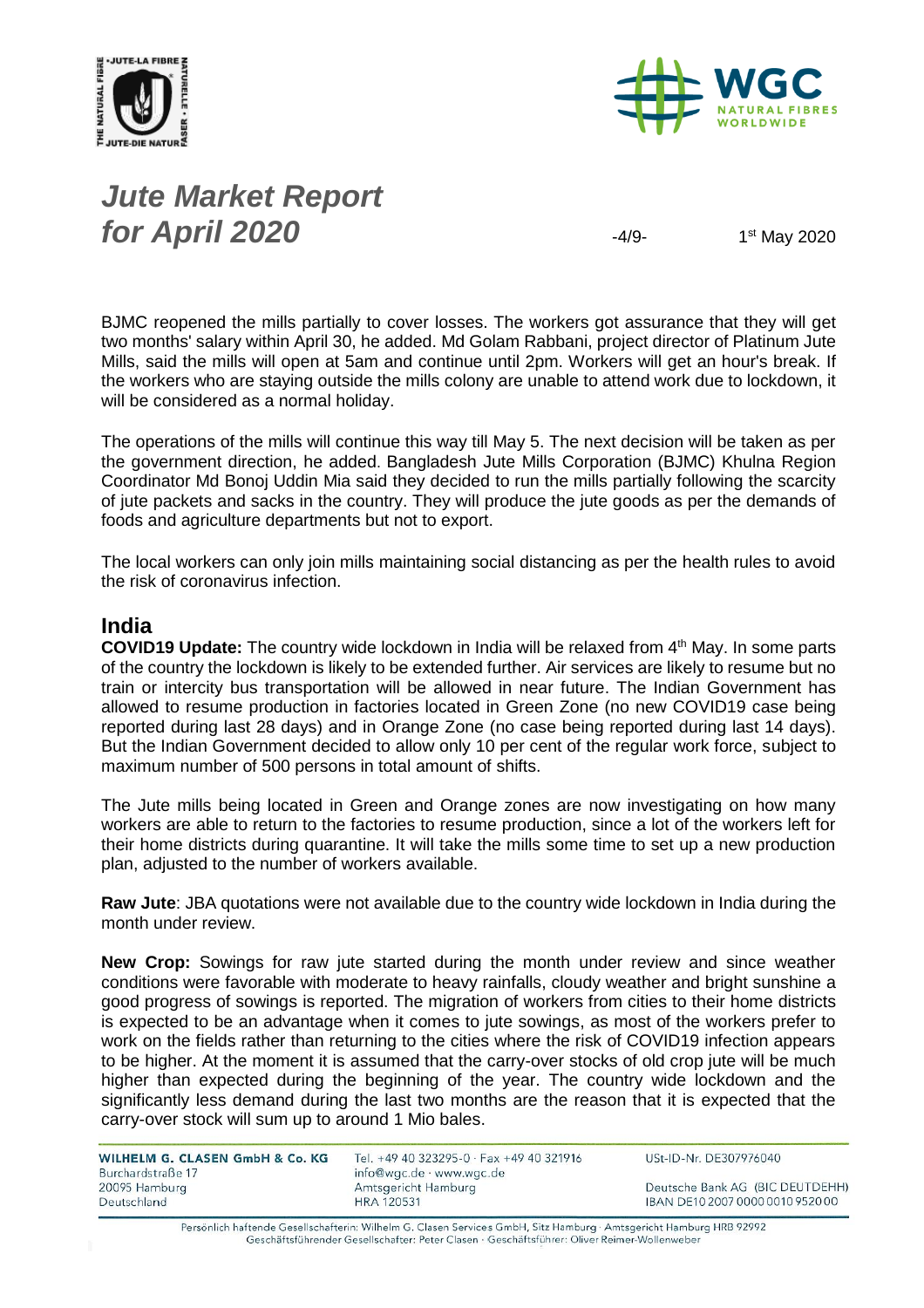



#### *Jute Market Report for April 2020*  $-5/9$

1<sup>st</sup> May 2020

**Jute Yarn**: There were not much activities to report on the jute yarn market in India.

**Jute Goods**: Jute goods market will remain firm as demand will outpace supply. The Indian Government has declared holidays in all the educational institutions and has strictly advised to avoid gatherings, use masks and sanitisers and to frequently wash hands. However in a jute mill factory, nearly thousands of workers under the same shed in groups, in such circumstances, there are possibilities of transmission. The jute mill management is yet to follow the directives issued by the state government. Jute mill workers of Rishra Wellington jute mill said that they were aware of the spread of the deadly viral infection, but neither the mill management nor the administration have approached them to explain in details about the signs, symptoms, precautions and preventive steps against the virus.

The workers informed that nearly two thousands workers toil under one shed in shifts. They are panicked that they might all get infected. They have scant information about the viral disease. The mill management has not yet provided them with masks. Only soaps have been provided. The mill management has been indifferent towards their health condition, the workers alleged.

Sarvotam Biswas (assistant director factory inspection) said, "The concerned department of the state government has issued strict directives to the mill management to remain alert towards taking preventive and precautionary steps, so that, no worker gets infected by the deadly viral disease.

The Indian Government extended the COVID19 related lock down further until May 17<sup>th</sup>. However, some relaxation is given, so as to prepare for gradual normalcy. Of course it all depends on situation at different locations. A couple of Jute mills will resume from 4<sup>th</sup> May, with approximately 10% of work force. Local sources report that mills like Birla, Cheviot, Caledonian, Budge-Budge, Bowreah, Kamrhatty etc. will resume production accordingly.

Please find attached to our market report (pages 5-9) the latest press release of the Indian Government with respect to the lock down extension until May 17<sup>th</sup>.

--ooooOOoooo—

WILHELM G. CLASEN GmbH & Co. KG Burchardstraße 17 20095 Hamburg Deutschland

Tel. +49 40 323295-0 · Fax +49 40 321916 info@wgc.de · www.wgc.de Amtsgericht Hamburg **HRA 120531** 

USt-ID-Nr. DE307976040

Deutsche Bank AG (BIC DEUTDEHH) IBAN DE10 2007 0000 0010 9520 00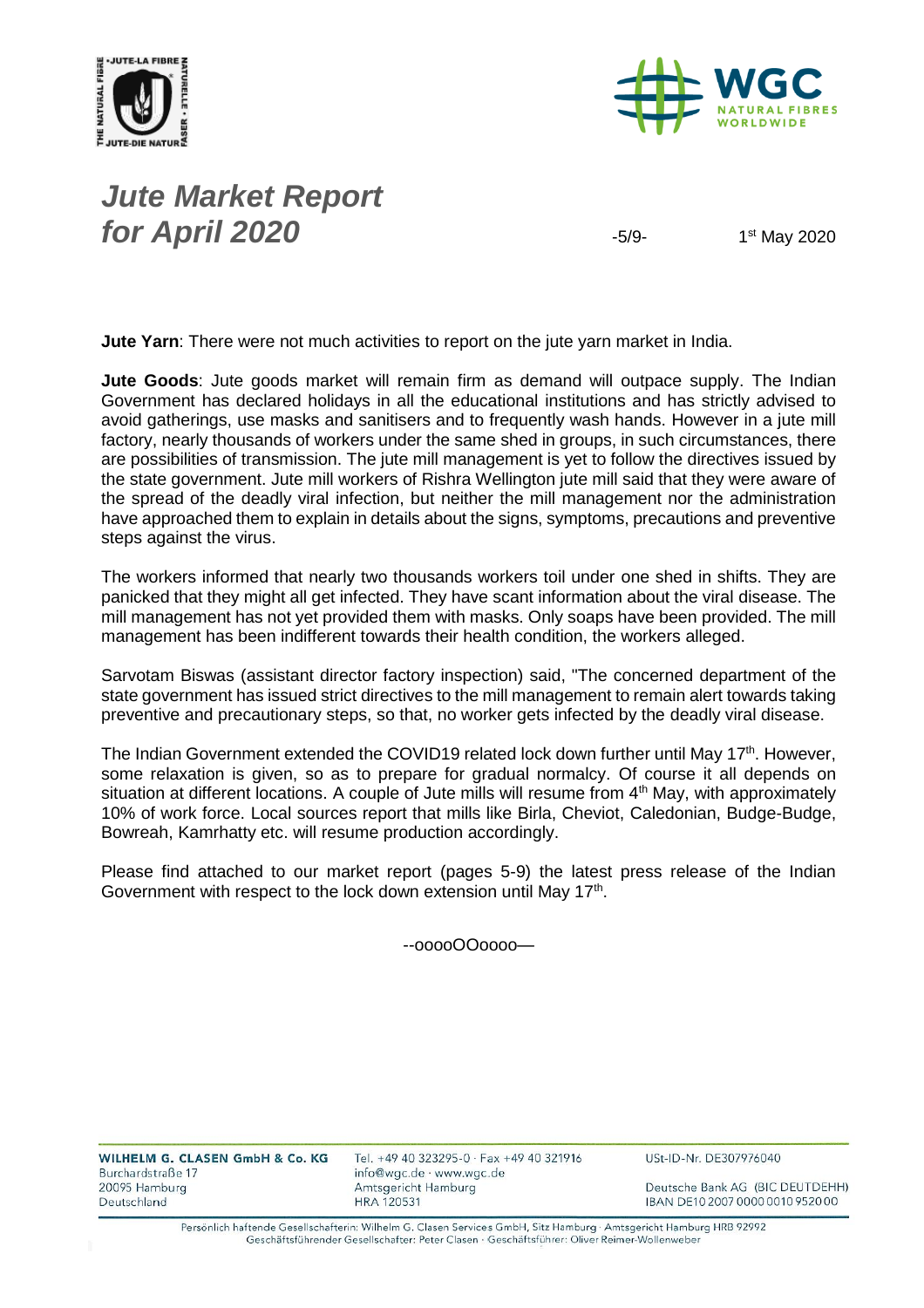



### *Jute Market Report for April 2020*  $-6/9$

1<sup>st</sup> May 2020

#### **PRESS RELEASE**

#### **EXTENSION OF LOCKDOWN FOR A FURTHER PERIOD OF TWO WEEKS WITH EFFECT**

#### **FROM MAY 4, 2020.**

After a comprehensive review, and in view of the Lockdown measures having led to significant gains in the COVID-19 situation in the country, Ministry of Home Affairs (MHA), Government of India (GoI) issued an Order under the Disaster Management Act, 2005, today, to further extend the Lockdown for a further period of two weeks beyond May 4, 2020. MHA also issued new guidelines to regulate different activities in this period, based on the risk profiling of the districts of the country into Red (hotspot), Green and Orange Zones. The guidelines have permitted considerable relaxations in the districts falling in the Green and Orange Zones.

**2.** The criteria for identification of districts as Red, Green and Orange Zones have been spelt out in detail in the letter dated April 30, 2020, issued by Ministry of Health and Family Welfare (MoHFW), GoI. The Green Zones will be districts with either zero confirmed cases till date; or, no confirmed case in the last 21 days. The classification of districts as Red Zones will take into account the total number of active cases, doubling rate of confirmed cases, extent of testing and surveillance feedback from the districts. Those districts, which are neither defined as Red nor Green, shall be classified as Orange zones. The classification of districts into Red, Green and Orange Zones will be shared by MoHFW with the States and Union Territories (UTs) on a weekly basis, or earlier, as required. While States and UTs can include additional districts as Red and Orange Zones, they may not lower the classification of a district included by MoHFW in the list of Red or Orange Zones.

**3.** A number of districts of the country have, within their boundaries, one or more Municipal Corporations (MCs). It has been observed that due to higher population density within the MCs, and consequent greater inter-mixing of people, the incidence of COVID-19 within the boundary of the MC(s) is higher than in the rest of the district. In the new guidelines, therefore, it has been provided that such districts will be classified into two Zones, i.e., one Zone for the area under the boundary of the MC(s); and, another for the area falling outside the boundary of the MC(s). If the area outside the boundary of the MC(s) has reported no case for the last 21 days, it will be allowed to be classified as one stage lower than the overall classification of the district as either Red or Orange. Hence, this area will be classified as Orange, in case the district is overall Red; or as Green, in case the district is overall Orange. This classification will enable more economic and other activities in that area of the district, which is relatively less affected by the incidence of COVID-19, while also ensuring that due caution continues to be exercised so that these areas remain free from COVID-19 cases. This dispensation has been made only in respect of districts having Municipal Corporation (s).

| Tel. +49 40 323295-0 · Fax +49 40 321916 | USt-ID-Nr. DE307976040           |
|------------------------------------------|----------------------------------|
| info@wgc.de · www.wgc.de                 |                                  |
| Amtsgericht Hamburg                      | Deutsche Bank AG (BIC DEUTDEHH)  |
| <b>HRA 120531</b>                        | IBAN DE10 2007 0000 0010 9520 00 |
|                                          |                                  |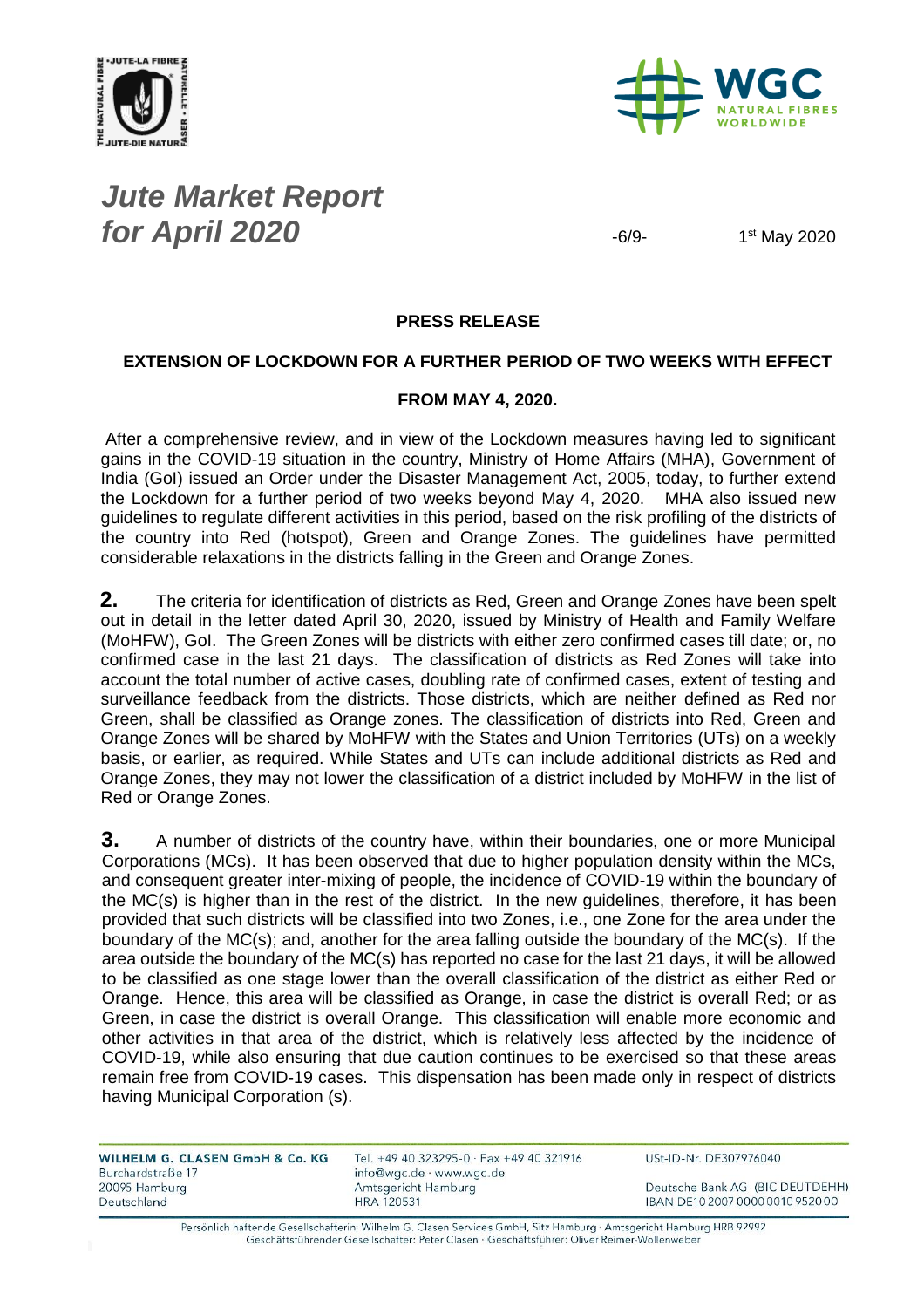



# *Jute Market Report for April 2020* -7/9-

1<sup>st</sup> May 2020

**4.** The most sensitive areas of the country, from the spread of COVID-19 point of view, and falling within the Red and Orange Zones, are designated as Containment Zones. These are areas where there is significant risk of spread of the infection. The containment areas would be defined by respective District Administrations, taking into account the total number of active cases, their geographical spread, and the need to have well demarcated perimeters from the enforcement point of view. The local authority shall ensure 100% coverage of *Aarogya Setu* app among the residents of the Containment Zone. Containment Zones would have intensified surveillance protocols, with contact tracing, house to house surveillance, home/ institutional quarantining of persons based on their risk assessment, and clinical management. Strict perimeter control would need to be ensured, so that there is no movement of people in and out of these Zones, except for medical emergencies, and for maintaining supply of essential goods and services. No other activity is permitted within the Containment Zones.

**5.** Under the new guidelines, a limited number of activities will remain prohibited throughout the country, irrespective of the Zone. These include travel by air, rail, metro and inter-State movement by road; running of schools, colleges, and other educational and training/ coaching institutions; hospitality services, including hotels and restaurants; places of large public gatherings, such as cinema halls, malls, gymnasiums, sports complexes etc; social, political, cultural and other kinds of gatherings; and, religious places/ places of worship for public. However, movement of persons by air, rail and road is allowed for select purposes, and for purposes as permitted by MHA.

**6.** The new guidelines also prescribe certain measures for well-being and safety of persons. Hence, movement of individuals, for all nonessential activities, shall remain strictly prohibited between 7 pm to 7 am. Local authorities shall issue orders under appropriate provisions of law, such as prohibitory orders [curfew] under Section 144 of CrPC, for this purpose, and ensure strict compliance. In all zones, persons above 65 years of age, persons with co-morbidities, pregnant women, and children below the age of 10 years, shall stay at home, except for meeting essential requirements and for health purposes. Out-Patient Departments (OPDs) and Medical clinics shall be permitted to operate in Red, Orange and Green Zones, with social distancing norms and other safety precautions; however, these will not be permitted within the Containment Zones.

**7.** In the Red Zones, outside the Containment Zones, certain activities are prohibited in addition to those prohibited throughout the country. These are: plying of cycle rickshaws and auto rickshaws; running of taxis and cab aggregators; intra-district and inter-district plying of buses; and, barber shops, spas and saloons.

**8.** Certain other activities have been allowed in the Red Zones with restrictions. Movement of individuals and vehicles is allowed only for permitted activities, with a maximum of 2 persons (besides the driver) in four-wheeler vehicles, and with no pillion rider in the case of two wheelers. Industrial establishments in urban areas, viz., Special Economic Zones (SEZs), Export Oriented

| WILHELM G. CLASEN GmbH & Co. KG<br>Burchardstraße 17 | Tel. +49 40 323295-0 · Fax +49 40 321916<br>info@wgc.de · www.wgc.de | USt-ID-Nr. DE307976040           |
|------------------------------------------------------|----------------------------------------------------------------------|----------------------------------|
| 20095 Hamburg                                        | Amtsgericht Hamburg                                                  | Deutsche Bank AG (BIC DEUTDEHH)  |
| Deutschland                                          | <b>HRA 120531</b>                                                    | IBAN DE10 2007 0000 0010 9520 00 |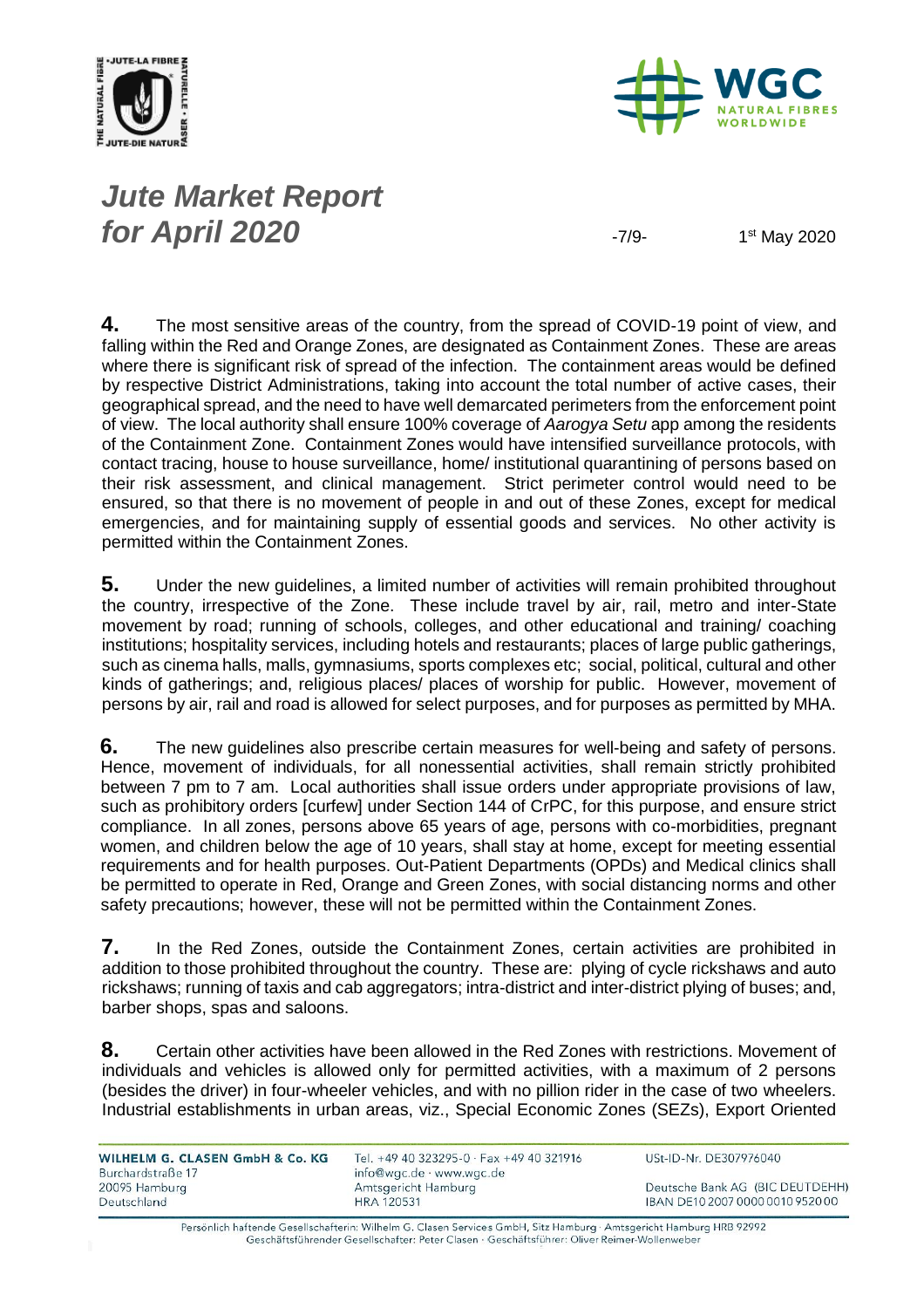



# *Jute Market Report for April 2020*  $-8/9$

1<sup>st</sup> May 2020

Units (EOUs), industrial estates and industrial townships with access control have been permitted. The other industrial activities permitted are manufacturing units of essential goods, including drugs, pharmaceuticals, medical devices, their raw material and intermediates; production units, which require continuous process, and their supply chain; manufacturing of IT hardware; jute industry with staggered shifts and social distancing; and, manufacturing units of packaging material.

Construction activities in urban areas have been limited to in-situ construction (where workers are available on site and no workers are required to be brought in from outside) and construction of renewable energy projects. Shops in urban areas, for non-essential goods, are not allowed in malls, markets and market complexes. However, all standalone (single) shops, neighbourhood (colony) shops and shops in residential complexes are permitted to remain open in urban areas, without any distinction of essential and non-essential. E-Commerce activities, in the Red Zones, are permitted only in respect of essential goods.

Private offices can operate with up to 33% strength as per requirement, with the remaining persons working from home. All Government offices shall function with senior officers of the level of Deputy Secretary and above at full strength, and the remaining staff attending upto 33% as per requirement. However, Defense and Security services, Health and Family Welfare, Police, Prisons, Home Guards, Civil Defence, Fire and Emergency Services, Disaster management and related services, National Informatics Centre (NIC), Customs, Food Corporation of India (FCI), National Cadet Corps (NCC), Nehru Yuvak Kendra (NYK) and Municipal services shall function without any restrictions; delivery of public services shall be ensured and necessary staff will be deployed for such purpose.

**9.** A large number of other activities are allowed in the Red Zones. All industrial and construction activities in rural areas, including MNREGA works, food-processing units and brickkilns are permitted; besides, in rural areas, without distinction to the nature of goods, all shops, except in shopping malls are permitted. All agriculture activities, e.g., sowing, harvesting, procurement and marketing operations in the agricultural supply chain are permitted. Animal husbandry activities are fully permitted, including inland and marine fisheries. All plantation activities are allowed, including their processing and marketing.

All health services (including AYUSH) are to remain functional, including transport of medical personnel and patients through air ambulances. A large part of the financial sector remains open, which includes banks, non-banking finance companies (NBFCs), insurance and capital market activities, and credit co-operative societies. Operation of homes for children, senior citizens, destitutes, women and widows etc.; and operation of Anganwadis has also been permitted. Public utilities, e.g., utilities in power, water, sanitation, waste management, telecommunications and internet will remain open, and courier and postal services will be allowed to operate.

| WILHELM G. CLASEN GmbH & Co. KG<br>Burchardstraße 17 | Tel. +49 40 323295-0 · Fax +49 40 321916<br>info@wgc.de · www.wgc.de | USt-ID-Nr. DE307976040           |
|------------------------------------------------------|----------------------------------------------------------------------|----------------------------------|
| 20095 Hamburg                                        | Amtsgericht Hamburg                                                  | Deutsche Bank AG (BIC DEUTDEHH)  |
| Deutschland                                          | <b>HRA 120531</b>                                                    | IBAN DE10 2007 0000 0010 9520 00 |